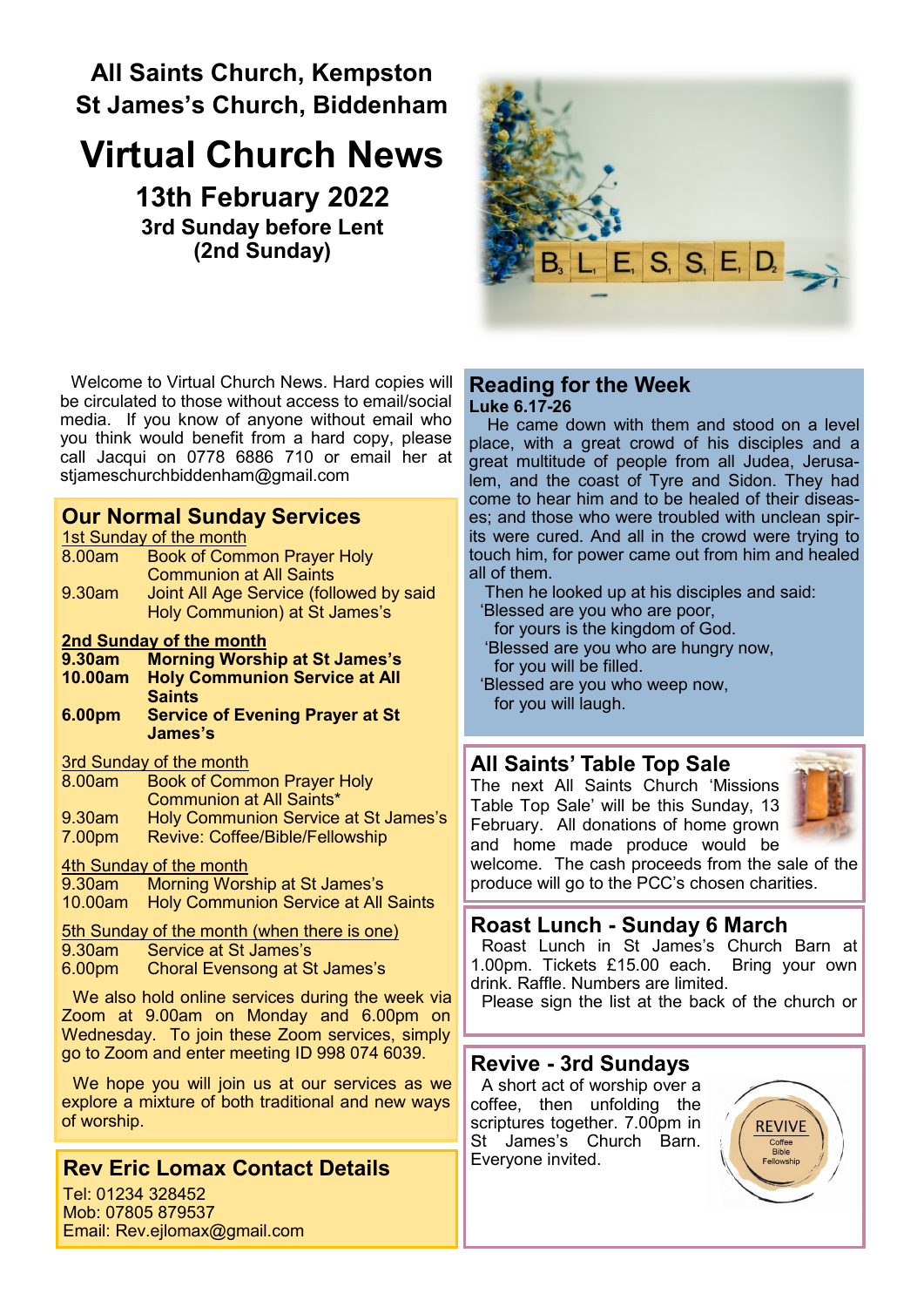#### **Message from Rev Eric Lomax**

This is Luke's version of the beatitudes. In Matthew chapter 5, the Gospel writer gives a much longer version of this on the top of a mountain. Matthew wanted to show Jesus as the new Moses delivering his new law just like Moses when he threw the commandments on tablets of stone from the top of Mount Sinai.

Luke does something different. He directly addresses the poor; 'Blessed are the poor,' and he does it on level ground, the same level as them, rather than on a mountain. Here there is no danger of authoritarianism. In this he speaks to the people who stood before him, in complete solidarity with those who had nothing.

Of course we know what brings happiness and security in our society. We know that a house of our own with the mortgage paid is everything. We know that security is an education which assures our children of the best possible future, and an expensive car that gives us just enough kudos to safely, and in comfort, overtake the guy in front, a good job with a reassuringly large pension plan.

On one level this is happiness, but as the Beatles once sung, money cannot buy you love, and there is a richer principle of blessedness that transcends the hedonism of 21st century happiness, and the narcissism of the 'me' approach to life.

We do not have to look far beyond ourselves (though sometimes that is a much too distant horizon) to see that many people do not have these things which are counted as so important in relationship to the spirit of this age. If we take time to look beyond our hedges, we find those who struggle to make ends meet, to feed those they love, and those whose tears we can only see as a passing glance through the corner of our eyes. There are different types of poverty and hunger, and there are different types of tears. Sometimes the apparent wealth or power around us is only a fragile veil to disguise a true and tangible poverty of spirit. In Matthew's Gospel, Matthew 5, Jesus is recorded as saying just that; 'Blessed are the poor in Spirit.' This is translated in some versions of the Bible, as 'Blessed are those who know their need of God.' This kind of poverty and hunger requires a genuine spiritual awareness of how actually dependent we are on love; God's love.

#### **Let us pray…**

Eternal God, whose Son went among the crowds and brought healing with his touch: help us to know the wealth of his love, and the power of his healing in our lives. Through Jesus Christ our Lord, Amen



'Blessed' is the word that Jesus uses. To be blessed is an absolute illustration of what it means to know that the lord of life is right there with you. We see this in the story of creation in Genesis one, where this ancient tale tells us of a universe filled with chaos and disorder. This is not a scientific document, so if you are looking for a formulaic, 21st century account of the beginning of the universe you are, of course, looking in the wrong place. This does tell us, however, that before the formulation of the universe, the Spirit of God moved over the face of the chaos. That is what it means to be blessed.

When we see the newly liberated Israelites wandering lost through the wilderness, we see that the Shekhinah (presence of God) is there with them in the wilderness. That is what it means to be blessed, and in the New Testament, we witness the turmoil and oppression of the people of Judea, and there, on Golgotha, we find the Lord of life on the cross, suffering alongside the people, yet still proclaiming love and forgiveness, that is truly what it means to be blessed.

Jesus's words echo through two generations; Firstly as the Messiah speaks to his poor and oppressed disciples, and says 'blessed are you who are poor, hungry and in distress. They were blessed because Jesus was there with them. Thirty years later, when the ink on the page of this Gospel was still wet, Jesus said the same to the broken, poor persecuted Christians of the early church.

Now, if we listen we find that those words resonate through history to the 21st century, to those who are in poverty, those who are hungry and those who weep in the modern world. The Lord Jesus Christ is right there with you, and because the Lord is here then do not be afraid, because when he said you are blessed, he meant it. Amen

God bless, **Eric** 

# **Plants!**

The St James's Social Committee are planning a tea party in May/June (more details to follow) at which they hope to have a plant stall. If you are taking cuttings or sowing seeds, it would be great if you could do a few extra! Thankyou.



#### **Bedford Foodbank**

Please continue to support this valuable charity and help them prevent hunger in our community.



Food urgently needed includes: Milk (Longlife), Fruit Juice (Longlife), Cup-a-Soup, Tinned Potatoes (large), Coffee (100g), Teabags (40/80), Hotdogs (Jumbo), Tinned meat in sauce (e.g. curry, chilli), Shower gel, Sponge Puddings. www.bedford.foodbank.org.uk